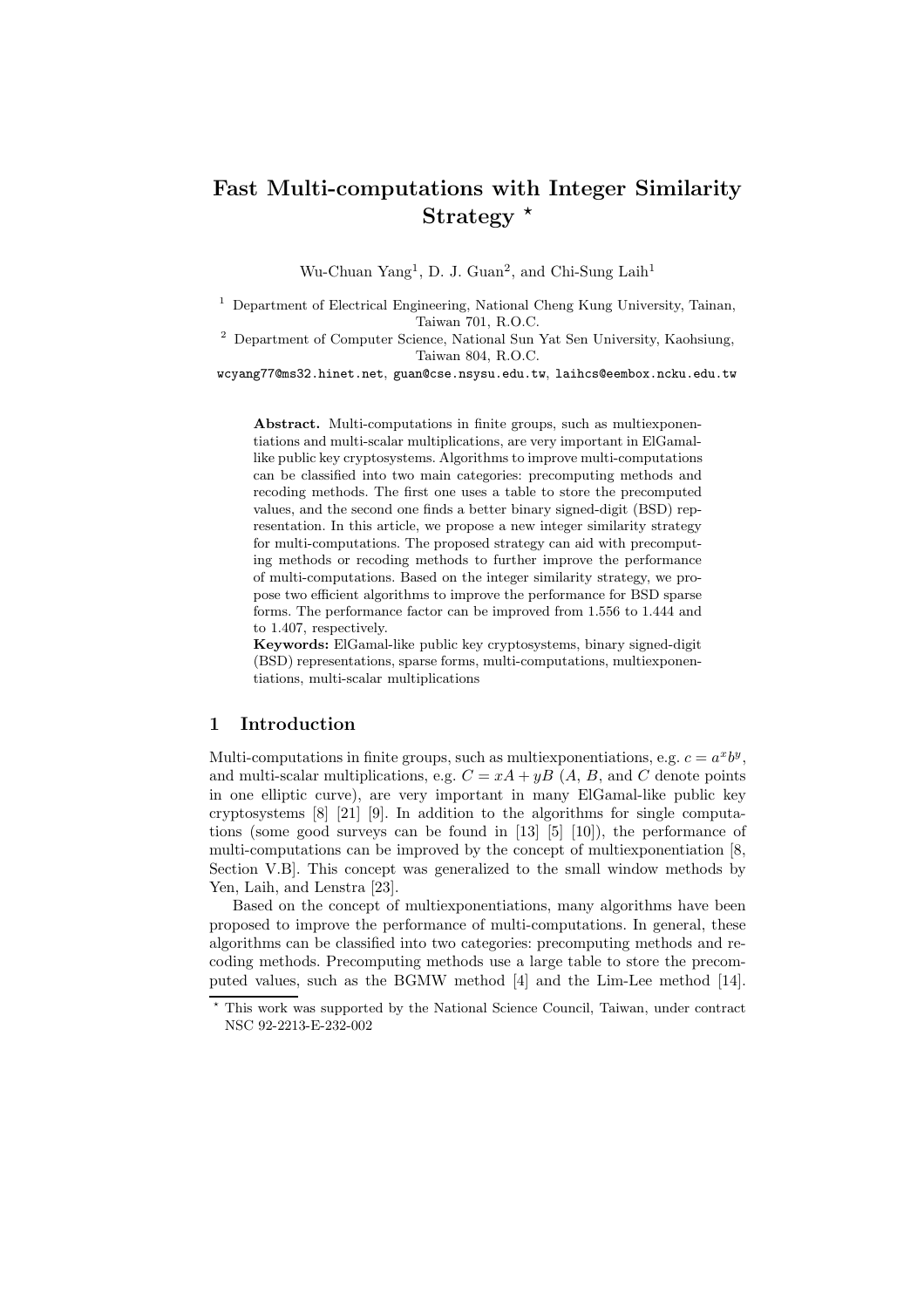Precomputing methods are very suitable for memory sufficient environment and have the better performance indeed. Since the binary signed-digit (BSD) representation of an integer is not unique, recoding methods try to recode the BSD representations of x and y such that their joint Hamming weight  $\omega(x, y)$ is as minimal as possible [7] [22]. The joint Hamming weight can be defined by the number of digit pairs, at least one of which is nonzero. Recoding methods are very useful in memory limited environments, such as IC cards or smart consumer electronic devices. Recently, this topic has been discussed in many articles [15] [18] [2] [3] [16] [19].

In this article, we focus on the memory limited environment and introduce a new integer similarity strategy to improve the performance of multicomputations. When computing  $c = a^x b^y$  or  $C = xA + yB$ , the recoding methods match the zeros or nonzeros as possible by **recoding** x and y in advance, therefore the performance of multi-computations can be improved. Instead of recoding  $x$  and  $y$ , the new strategy is by deleting or inserting some digits in x and y, such that x and y have as much similarity as possible. For example, if  $x = 010101011_2$  and  $y = 101010101_2$ , we can match the zeros by deleting the first zero in  $x$  and inserting a zero before the last digit in  $y$  as follows.

$$
x = 01010101
$$
  
Original computation y = 10101010  
1  $\omega(x, y) = 9$   
 $x = 01010101$   
1  
adjusted computation y = 1010101  
1  
1010101  
1  
01  $\omega(x, y) = 5$   
 $\uparrow$   
deleted = inserted

Obviously, the computation must be modified for evaluating the correct result if some digits in x or y were deleted or inserted. As the above example, we only compute the deleted digit which is the beginning digit of  $x$ . Afterwards the digit with the same value can be computed simultaneously. Finally, the inserted digit in  $y$  should be computed with the last digit pair. Different from the recoding methods, our proposed methods improve the performance by **shifting** the digits. Thus our methods are very promising ones to improve performance in memory limited environments.

Since the performance of the multi-computation algorithms is determined by the computations of nonzero columns, we use a performance factor,  $\rho$ , to evaluate the performance of multi-computations. The performance factor can be defined as follows, note that "1" refers to the necessary computations of square (in multiexponentiation) or double (in multi-scalar multiplication).

> $\rho = 1 + \frac{\text{number of nonzero digit pairs}}{1 - \frac{\rho + 1}{2}}$ number of total digit pairs.

The performance of multi-computations by BSD representations can be described as follows:  $\rho = 1.556$  by using sparse forms directly [13],  $\rho' = 1.534$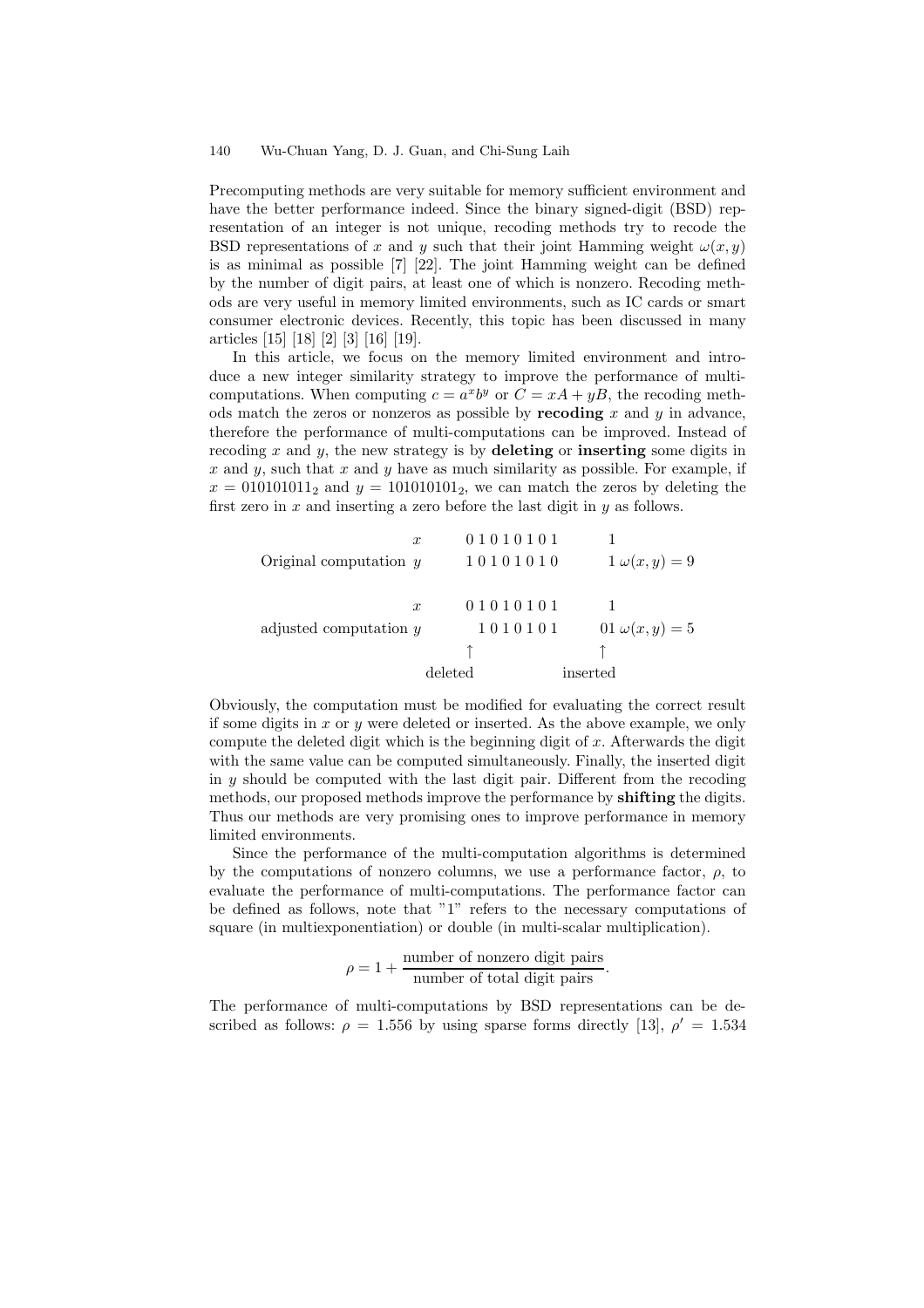[7] by using the Dimitrov-Jullien-Miller method, and  $\rho'' = 1.500$  [22] by using joint sparse forms, respectively. The proposed integer similarity strategy has practical applications for the above BSD methods. Based on the integer similarity strategy, we propose two efficient algorithms to improve the performance for BSD sparse forms; the performance factor can be reduced from 1.556 to 1.444 and to 1.407, respectively. The proposed strategy can also be used in binary representations since it does not recode the representation. Based on the proposed strategy,  $\rho$  can be reduced from 1.75 to 1.667 in binary method.

The rest of this article is organized as follows. In Section 2, we first review the basic multi-computation algorithms. The concept of integer similarity strategy and the proposed algorithms are illustrated in Section 3. And we also prove the performance of the proposed algorithms. In Section 4, we compare the performances of some well-known recoding methods and our proposed methods. Besides, the application of the proposed strategy to binary representations is also discussed in Section 4. Finally, our conclusion is presented in Section 5.

#### 2 Preliminaries of Multi-Computations

To simplify the description, the integer similarity strategy is described by multiscalar multiplication,  $C = xA + yB$ , with BSD representations only. Note that our strategy can also be applied to multiexponentiation,  $c = a^x b^y$ , with binary representations [11]. The notations used in this article are described as follows. The uppercase alphabet, such as  $A$  or  $B$ , denotes the discrete point in elliptic curve public key cryptosystems. The lowercase alphabet, such as  $x$  or  $y$ , denotes an n-bit integer. Because the minimal weight BSD representations need an extra BSD, x can be represented by  $n + 1$  BSDs as follows (1 denotes  $-1$ ).

$$
x = \sum_{i=0}^{n} x_i 2^i = (x_n x_{n-1} \cdots x_1 x_0)_2
$$
, where  $x_i \in \{\overline{1}, 0, 1\}$ .

Symbol |x| represents the bit-length of x,  $\omega(x)$  represents the Hamming weight of  $x$ , i.e. the number of nonzero digits. In multi-computation, we put our emphasis on whether the digit is zero or not. Therefore we use " $o$ " to denote zero value, and " $\iota$ " to denote the nonzero values. Hence the digits can be classified into two sets: the zero set  $S_o$  and the nonzero set  $S_i$ .  $x_i \sim y_i$  denotes  $x_i, y_i \in S_o$  or  $x_i, y_i \in S_i$ . The expression  $x_i \not\sim y_i$  denotes  $x_i \in S_o$ ,  $y_i \in S_i$  or  $x_i \in S_i$ ,  $y_i \in S_o$ .

For integer pairs,  $|(x, y)| = \max(|x|, |y|)$ , the joint Hamming weight  $\omega(x, y)$  is defined by the total number of  $(x_i, y_i) \neq (0, 0)$ , for all i. Thus, the performance factor  $\rho$  can be simplified to  $\rho = 1 + \frac{\omega(x, y)}{|\langle x, y \rangle|}$  $\frac{\omega(x,y)}{|(x,y)|}$ .

#### 2.1 The Basic BSD Method for Multi-Scalar Multiplications

The expected  $\omega(x)$  in minimal weight BSD representations is  $\frac{1}{3}n$  [1]. Many algorithms can be used to recode the binary representation or any BSD representation to minimum weight BSD representation [20] [11] [12]. Notice that an integer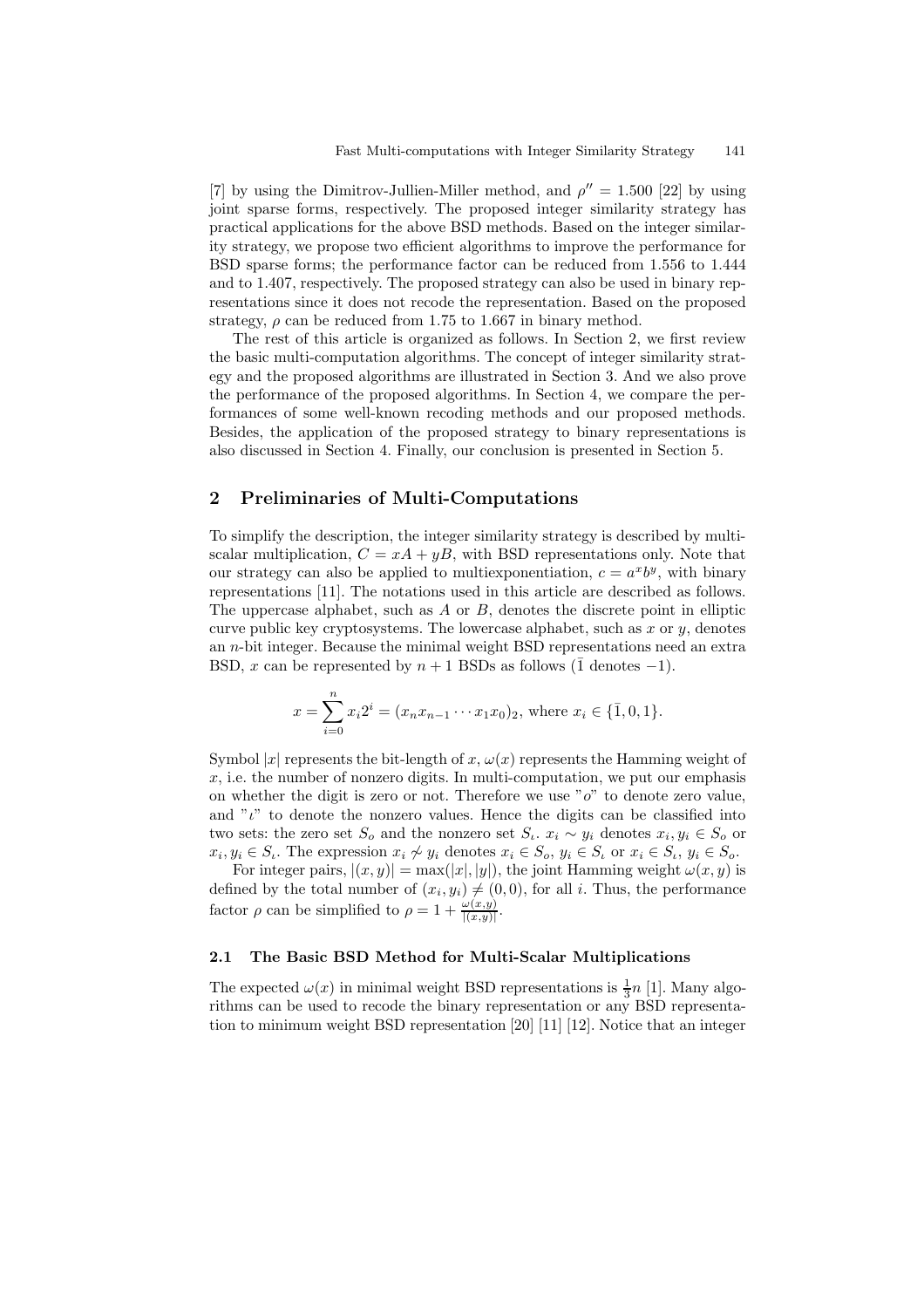may have many minimal weight BSD representations, the most famous one is called the sparse form since no two consecutive digits are both nonzeros. Sparse forms are also called canonical forms or non-adjacent forms [10]. Minimal weight BSD representations are especially suitable for elliptic curve scalar multiplications since the inverse of a point is easy to compute. The basic BSD method for multi-scalar multiplications is shown in  $Algorithm\ 1$ . Symbol O denotes the identity element of the elliptic curve, this point is also called "point at infinity." The value of all possible  $x_iA + y_iB$  must be precomputed in Line 6 of *Algorithm* 1. Therefore it needs 5 registers to store the value of A, B,  $A + B$ ,  $A - B$ , and C. The inverse value  $-A$ ,  $-B$ ,  $-A - B$  and  $-A + B$  are easily to obtain from the precomputed table, so we do not need to precompute these value. The performance factor of *Algorithm 1,*  $\rho_1$ , is equal to 1.556. The proof is shown in Theorem 1.

| Algorithm 1. The Basic BSD Method for multi-computations         |
|------------------------------------------------------------------|
| I/P: A, B, x, y                                                  |
| <b>O/P:</b> $C = xA + yB$                                        |
| 1: Recode $x$ and $y$ to the minimum weight BSD representations; |
| 2: Prepare the following values: $A, B, A \pm B$ ;               |
| 3: $C = O$ ;                                                     |
| 4: for $i = n$ downto 0 do {                                     |
| 5: $C = 2C$                                                      |
| 6: if $(x_i, y_i) \neq (0, 0)$ then $C = C + (x_i A + y_i B)$ ;  |
| $7: \}$                                                          |
|                                                                  |

**Theorem 1.** The performance factor of Algorithm 1 is  $\rho_1 = 1\frac{5}{9} \approx 1.556$ .

*Proof.* In Line 6, the probability of  $(x_i, y_i) \neq (0, 0)$  is  $1 - (\frac{2}{3})^2 = \frac{5}{9}$ . Therefore the performance factor  $\rho_1 = 1 + \frac{5}{9} \approx 1.556$ .

#### 2.2 The Recoding Methods for BSD Representations

Since there are many minimal weight BSD representations, the result of Algorithm 1 can be improved by recoding the representations. Dimitrov, Jullien, and Miller proposed 8 reduction rules to recode x and  $y$  (called the DJM method in this article) [7]. In their method, if the scanned segment of three consecutive digits matches one of the upper part of Table 1, the algorithm recode the segment to the corresponding lower part. The performance factor can be reduced from 1.556 to 1.534 by using the DJM method.

On the view of sparse form for the single integer, Solinas proposed the concept of joint sparse form (JSF) for pairs of integers, the properties of JSF are illustrated as follows [22] :

- 1. Of any 3 consecutive digits, at least one is double zeros.
- 2. Adjacent digits do not have opposite signs.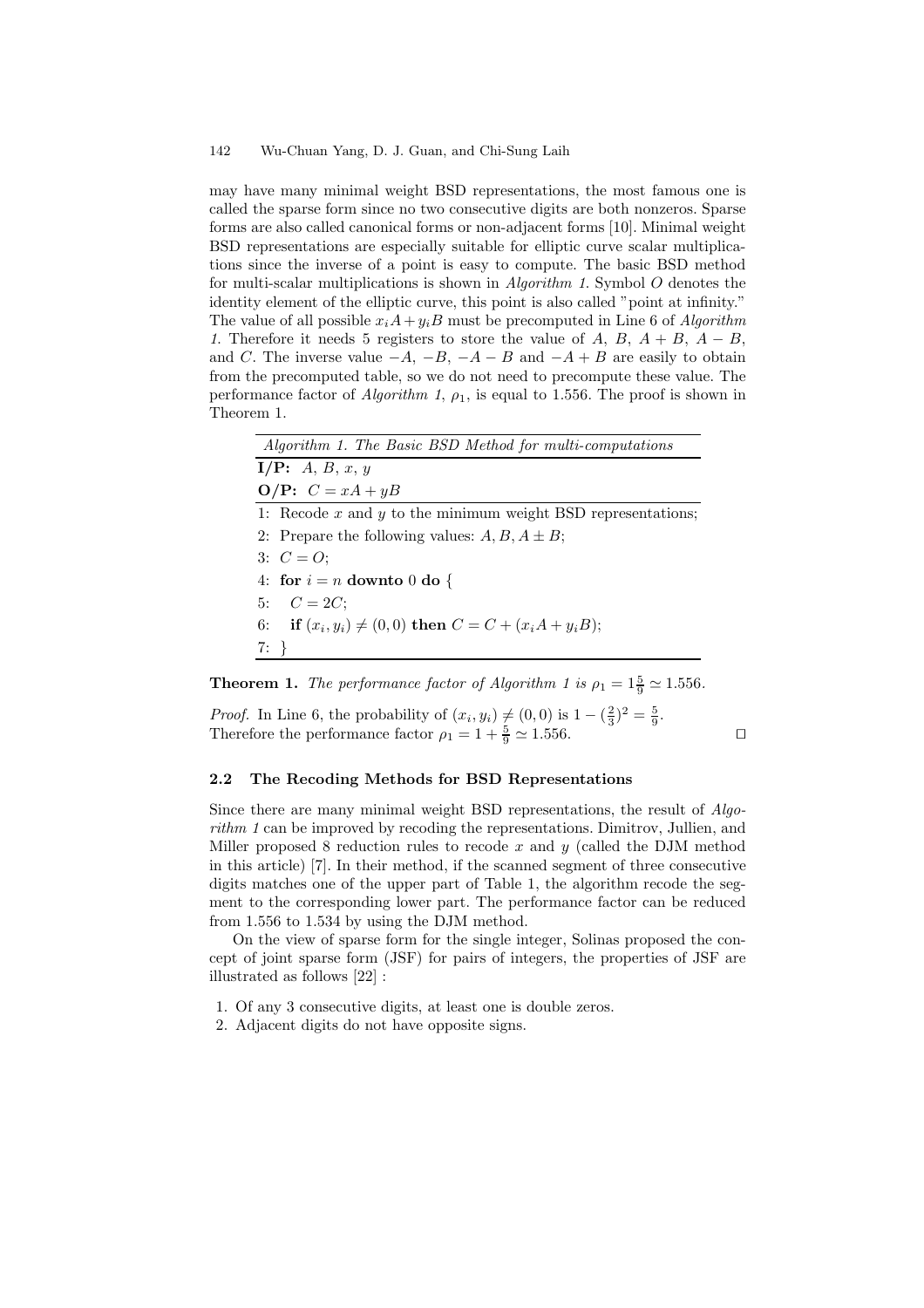|        | Original $ x_{i+2}x_{i+1}x_i  010 010 0\bar{1}0 0\bar{1}0 10\bar{1} 10\bar{1} \bar{1}01 \bar{1}01$                                          |  |  |  |  |
|--------|---------------------------------------------------------------------------------------------------------------------------------------------|--|--|--|--|
| digits | $ y_{i+2}y_{i+1}y_i $ 101 101 101 101 010 010 010 010 010                                                                                   |  |  |  |  |
| After  | $x'_{i+2}x'_{i+1}x'_i$ 010 010 010 010 011 011 011 011                                                                                      |  |  |  |  |
|        | Adjusted $y'_{i+2}y'_{i+1}y'_i$   011   0 $\bar{1}\bar{1}$   011   0 $\bar{1}\bar{1}$   010   0 $\bar{1}0$   0 $10$   0 $\bar{1}0$   0 $10$ |  |  |  |  |

Table 1. The DJM reduction rules

3. If  $x_{i+1}x_i \neq 0$ , then  $y_{i+1} \neq 0$  and  $y_i = 0$ . If  $y_{i+1}y_i \neq 0$ , then  $x_{i+1} \neq 0$  and  $x_i = 0$ .

Solinas also proposed two efficient recoding algorithms to generate the joint sparse form from binary representation and sparse form, respectively. The performance factor can be improved to  $1.500$  when n approaches infinite, and this value is the minimum of all the recoding methods.

# 3 The Integer Similarity Strategy

By observing above recoding methods, we find two major limitations in those method. First, they can not recode the binary representations since the binary representation for an integer is unique. Second, they cannot recode the digits with the same signs, such as  $101$  or  $\overline{101}$ , because they are unique minimum weight form. For example, if  $x = (10101010)_2$  and  $y = (01010101)_2$ , all recoding methods cannot improve the computation. Based on the observation, we propose a totally new strategy, the integer similarity strategy, to improve the performance of multi-computations. Our idea is to shift some digits by deleting and inserting so that two different integers can be as much similarity as possible. For example  $x = (01010101)_2$  and  $y = (10101010)_2$ , x can be adjusted by deleting the first zero and inserting a zero in the end. When the digit of x or  $y$  is deleted or inserted, the corresponding computation must be defined for evaluating the correct result. In order to use the proposed strategy for multi-computations, the following items must be taken into consideration.

- 1. The condition for deleting or inserting. For improving the performance, we have to define the condition to let the integers be as much similarity as possible. The condition depends on both integer representations and memory space.
- 2. The corresponding computation of deletion or insertion. In computing  $C = xA + yB$ ,  $C = 2C + x_iA$  is computed when deleting  $x_i$ and  $C = 2(C + y_{i+1}B) + (x_iA + y_iB)$  when inserting  $y_i$ .
- 3. The computation after deletion or insertion. After deletion, the corresponding digits of x and y will be shifted, that is the corresponding digits of  $x_{i-1}$  is  $y_i$  after deleting  $x_i$ . The corresponding computation after deletion is  $C = 2C + (x_{i-1}A + y_i2B)$ .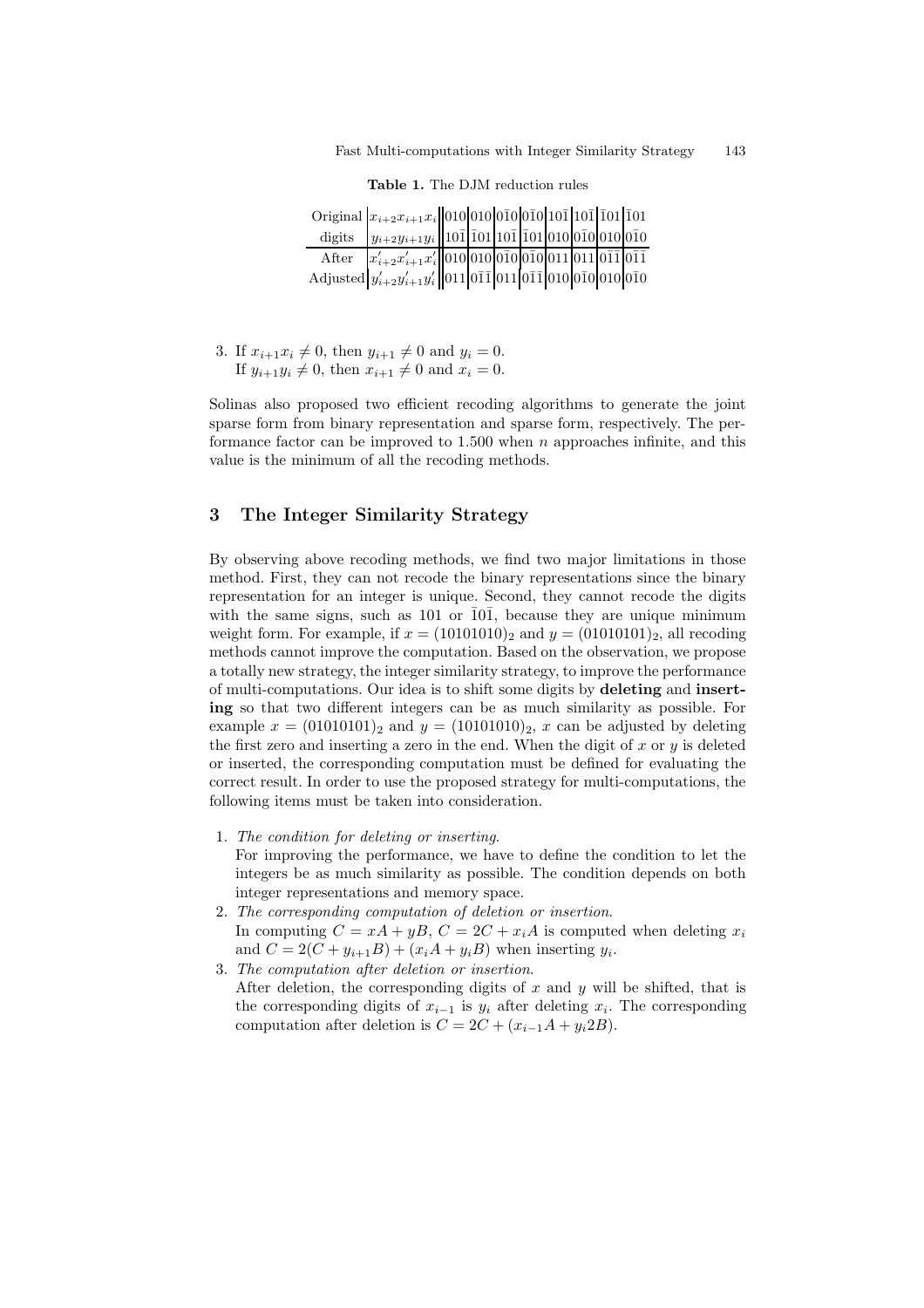The simplest case of the integer similarity strategy is that one insertion in an integer follows one deletion in another integer, we name it the single-stage version. The deletion can be acted on only one integer, called the single-integer version, and it can be also acted on both the integers, call double-integer version. In this article, in order to point out the essence of the integer similarity strategy, two basic methods are taken into consideration. The first one, called the singlestage single-integer  $(1S1I)$  method, is to delete one digit in x then to insert another digit in  $y$  at an appropriate position. The second one, called the **single**stage double-integer (1S2I) method, is to delete one digit in x or  $y$  and insert another digit in its opposite integer. The single stage can be generalized to multistage. However, we do not discuss the generalization of 1S1I and 1S2I method in this article due to the page limitation.

#### 3.1 The 1S1I Method for Sparse Forms

The BSD sparse form has an important property  $-$  of any 2 consecutive digits, at least one is zero. According to this property, if we want to match the zeros and nonzeros,  $x_i \not\sim y_i$  is a suitable condition to delete one digit in x. When one digit in  $x$  is deleted, the computation should be modified, which is called "Delete  $x^{\prime\prime}$  state, denoted by  $Dx$ . On the contrary, if the computation is the same with the original algorithm, the state can be called the "Normal" state, denoted by Nr. Thus the state diagram of the 1S1I method is shown in Fig. 1.



Fig. 1. The state diagram of the 1S1I method

Consider the following condition,  $x_u$  is deleted in x and  $y_v$  is inserted in y.

$$
x = (x_n \cdots \cancel{k_u} x_{u-1} \cdots x_v x_{v-1} \cdots x_0)_2
$$
  

$$
y = (y_n \cdots y_u \cdots y_{v+1} y_v y_{v-1} \cdots y_0)_2
$$

Before deleting  $x_u$  and after inserting  $y_v$   $(i > u \text{ or } i < v)$ , the computation is  $2C + (x_iA + y_{i+1}B)$ . It is the same as *Algorithm 1*. When deleting  $x_u$   $(i = u)$ , the computation is  $2C + x_u A$ . After deleting  $x_u$  and before inserting  $y_v$   $(u > i > v)$ ,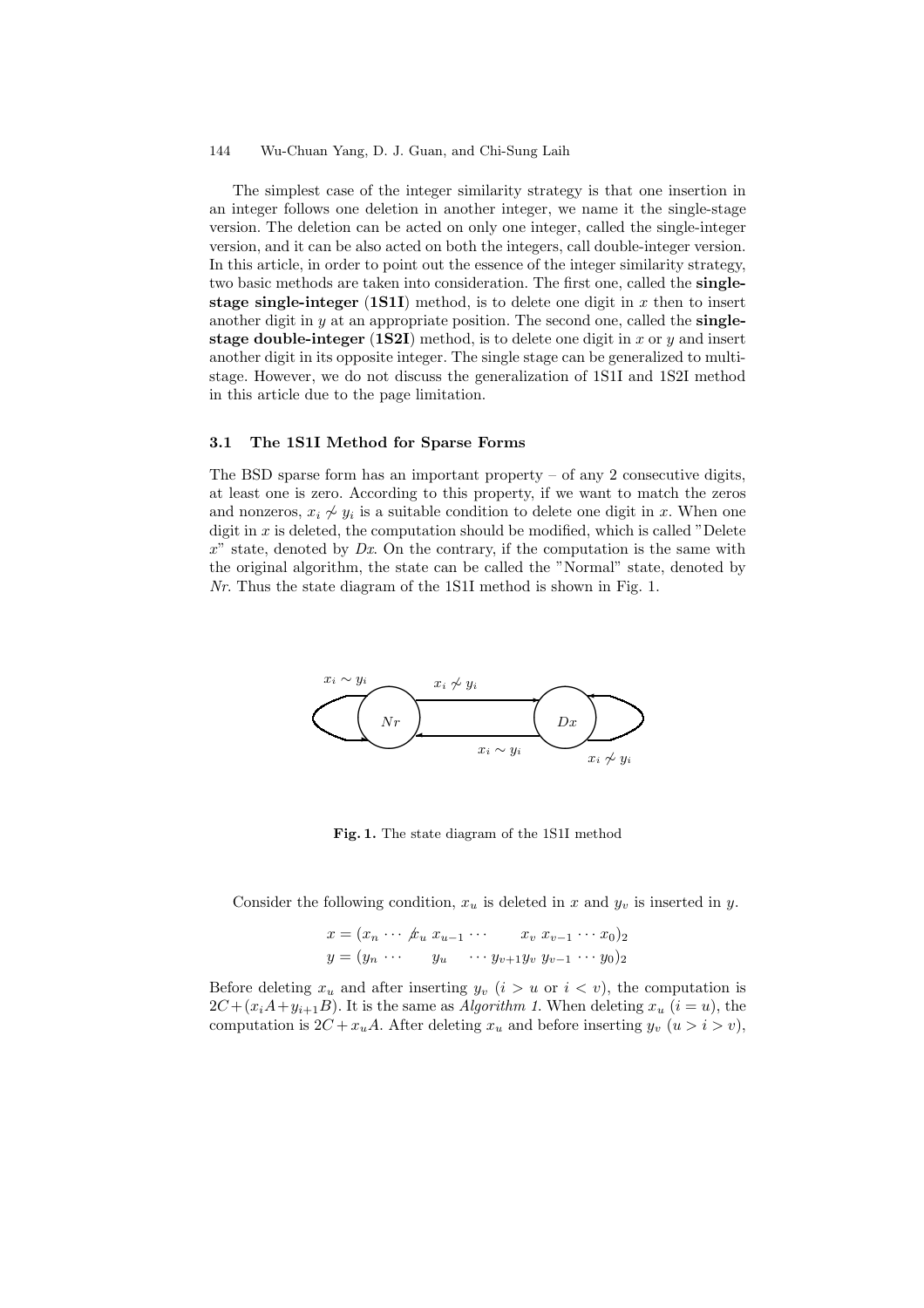the computation is  $2C + (x_iA + y_{i+1}2B)$  and the state is transferred into Dx. When inserting  $y_v$   $(i = v)$ , the computation is  $C = 2(C + y_{v+1}B) + (x_vA + y_vB)$ . The corresponding digits are  $(x_i, y_i)$  in Nr, and  $(x_i, y_{i+1})$  in Dx. Therefore, the corresponding computations can be illustrated in Table 2. To summarize the above, Algorithm 1 can be modified to the following Algorithm 2.

Table 2. The corresponding computations of the proposed algorithm

|  | State Corresponding computation                                                                                                                                                     |
|--|-------------------------------------------------------------------------------------------------------------------------------------------------------------------------------------|
|  |                                                                                                                                                                                     |
|  |                                                                                                                                                                                     |
|  |                                                                                                                                                                                     |
|  | $\begin{array}{l} Nr \quad C=2C+(x_iA+y_iB)\\ Nr \rightarrow Dx \quad C=2C+x_iA\\ Dx \quad C=2C+(x_iA+y_{i+1}2B)\\ Dx \rightarrow Nr \quad C=2(C+y_{i+1}B)+(x_iA+y_iB) \end{array}$ |

| Algorithm 2. The 1S1I method for sparse forms                                             |
|-------------------------------------------------------------------------------------------|
| <b>I/P:</b> A, B, $x = (x_{n-1}, \dots, x_1, x_0)_2$ , $y = (y_{n-1}, \dots, y_1, y_0)_2$ |
| $\mathbf{O/P:}$ $C = xA + yB$                                                             |
| 1: Prepare the value of A, B, $A \pm B$ , $A \pm 2B$ ;                                    |
| 2: $C = O$ , $State = Nr$ ;                                                               |
| 3: for $i = n$ downto 0 do {                                                              |
| if $(State = Nr)$<br>4:                                                                   |
| if $(x_i \sim y_i)$ then $C = 2C + (x_iA + y_iB);$<br>5:                                  |
| 6: else $State = Dx$ , $C = 2C + x_i A$ ;                                                 |
| 7:<br>$\rightarrow$                                                                       |
| 8:<br>$else \{$                                                                           |
| if $(x_i \nsim y_i)$ then $C = 2C + (x_iA + y_{i+1}2B)$ ;<br>9:                           |
| else $State = Nr, C = 2(C + y_{i+1}B) + (x_iA + y_iB);$<br>10:                            |
| 11:<br>$\rightarrow$                                                                      |
| $12: \; \; \}$                                                                            |

The rules in Fig. 1 are very simple and efficient. Theorem 2 proves that Algorithm  $2$  is guaranteed to further improvement of the performance of Algorithm 1 with BSD sparse forms.

**Theorem 2.** Let  $\rho_1$  and  $\rho_2$  be the performance factor of Algorithm 1 and Algorithm 2, respectively. If x and y are both sparse forms, then  $\rho_2 \leq \rho_1$ .

Proof. The performance factor is analyzed by considering the computation of Nr and of Dx.

First, we consider the computation in state Nr of Algorithm 2. In Line 5, it is the same with *Algorithm 1*. In Line 6, if  $y_i$  is zero,  $\rho$  will be decreased by 1, otherwise  $\rho$  remains the same with *Algorithm 1*.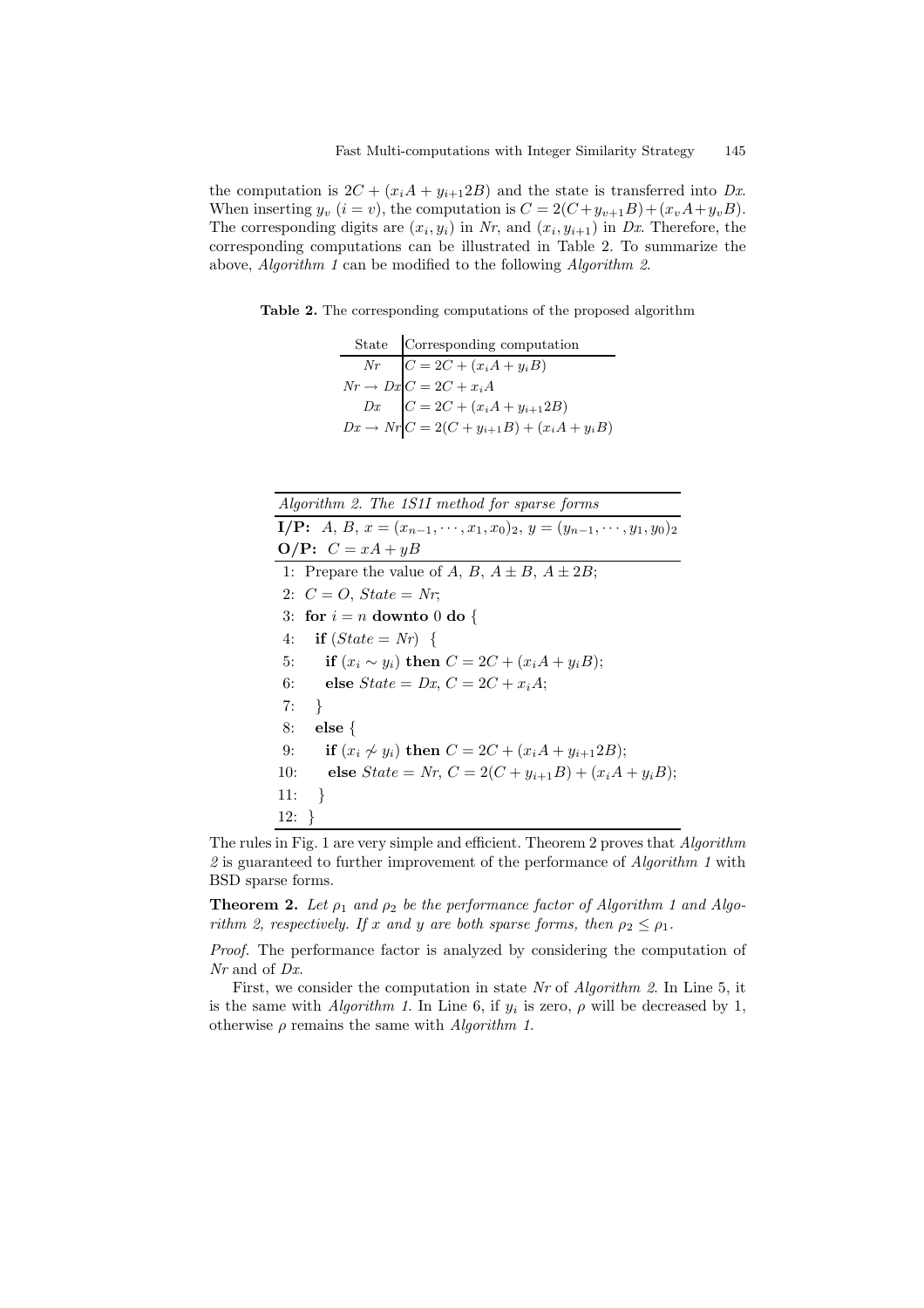Then we consider the computation of state Dx. if  $x_i \nsim y_i$  for  $u \geq i \geq v$ , therefore Dx is occurred for  $(u - 1) \ge i \ge (v - 1)$ , thus the corresponding computation digits are shown as follows.

|           |                |                                    |  | $Nr$ $\vert Nr \rightarrow Dx \vert Dx \vert \cdot \cdot \cdot \vert Dx \vert Dx \vert Dx \rightarrow Nr$ |
|-----------|----------------|------------------------------------|--|-----------------------------------------------------------------------------------------------------------|
| $x_{u+1}$ | $\rlap{/} x_u$ | $ x_{u-1}  \cdots  x_{v+1}   x_v $ |  | $x_{v-1}$                                                                                                 |
| $y_{u+1}$ |                |                                    |  | $ y_u $ $\cdots$ $ y_{v+2} y_{v+1} $ $y_vy_{v-1}$                                                         |

Suppose the length of the above interval of Dx is k, then  $k = u - v + 1$ . We can get  $x_i \sim y_{i+1}$  for  $(u-1) \geq i \geq v$ , because of the property of sparse forms and  $x_i \nsim y_i$  for  $u > i > v$ . Thus  $\rho$  can be considered into the following 4 conditions:

- 1. Led by deleting *o* and ended by inserting  $\iota: \rho = \frac{3k+1}{2}, k = 1, 3, 5, \cdots$ .
- 2. Led by deleting  $\iota$  and ended by inserting  $\iota: \rho = \frac{3k+1}{2}, k = 1, 3, 5, \cdots$ .
- 3. Led by deleting *o* and ended by inserting *o*:  $\rho = \frac{3k}{2}$ ,  $k = 2, 4, \cdots$ .
- 4. Led by deleting  $\iota$  and ended by inserting  $\iota$ :  $\rho = \frac{3k}{2} + 1$ ,  $k = 2, 4, \cdots$ .

 $\rho$  will be decreased by  $\frac{k-1}{2}, \frac{k-1}{2}, \frac{k}{2}$ , and  $\frac{k}{2} - 1$  for the above 4 conditions, respectively, because  $\rho = 2k$  in Algorithm 1. Thus  $\rho$  will never be increased either in Dx.

For the above discussion,  $\rho_2 \leq \rho_1$ .

According to the proof of Theorem 2, the computation cost will not be increased even if in the worst case. The average performance of Algorithm 2 is analyzed as follows. We now concern the conditional probability of  $x_i$  when  $x_{i+1}$ is given. We know  $P_o = \frac{2}{3}$  and  $P_i = \frac{1}{3}$  in sparse forms have been proved in [20]. Lemma 1 illustrates the conditional probability  $P_{x_i|x_{i+1}}$ , and it can be extended to pairs of integers,  $P_{x_iy_i|x_{i+1}y_{i+1}}$ , as described in Lemma 2.

**Lemma 1.** Let  $P_{x_i|x_{i+1}}$  be the conditional probability of  $x_i$  given  $x_{i+1}$ . Then  $P_{o|o} = P_{u|o} = \frac{1}{2}$ ,  $P_{o|u} = 1$ , and  $P_{u|u} = 0$  in BSD sparse forms.

*Proof.* Since no two consecutive digits are nonzeros,  $P_{o|\iota} = 1$  and  $P_{\iota|\iota} = 0$ . Let  $P_{\text{obs}} = p$  and  $P_{\text{obs}} = 1 - p$ 

$$
P_o = P_o \cdot P_{o|o} + P_t P_{o|t}, \text{ therefore } \frac{2}{3} = \frac{2}{3} \cdot p + \frac{1}{3} \cdot 1 \to p = \frac{1}{2}.
$$
  
We can get  $P_{o|o} = p = \frac{1}{2}$  and  $P_{t|o} = 1 - p = \frac{1}{2}$ .

**Lemma 2.** Let  $P_{x_iy_i|x_{i+1}y_{i+1}}$  be the conditional probability of  $x_iy_i$  given  $x_{i+1}y_{i+1}$ . Then  $P_{oo|\iota\iota} = 1$ ,  $P_{oo|\iota\iota} = P_{\iota o|\iota\iota} = P_{oo|\iota o} = P_{o\iota|\iota o} = \frac{1}{2}$ ,  $P_{oo|\iota o} = P_{o\iota|\iota o} = P_{\iota o|\iota o} =$  $P_{\iota\iota|oo} = \frac{1}{4}, P_{oi| \iota\iota} = P_{\iota o| \iota\iota} = P_{\iota\iota| \iota\iota} = P_{oi| \iota\iota} = P_{\iota\iota| \iota o} = P_{\iota\iota| \iota o} = P_{\iota\iota| \iota o} = 0.$ 

*Proof.* Because the digits in x and y are independent, the probability  $P_{x_iy_i|x_{i+1}y_{i+1}}$  $= P_{x_i|x_{i+1}} \times P_{y_i|y_{i+1}}$ . Thus the proof of this Lemma is completed.

According to Lemma 3, the corresponding computations and their probabilities of *Algorithm 2* are illustrated in Table 3, where the symbols "P.S." and "N.S." stand for "Present state" and "Next state", respectively. The items "computations," " $n_{x_iy_i}$ ," " $P_{x_{i+1}x_iy_{i+1}y_i}$ ," and "Line" denote the corresponding computations, the number of additions, the probability of the computation of this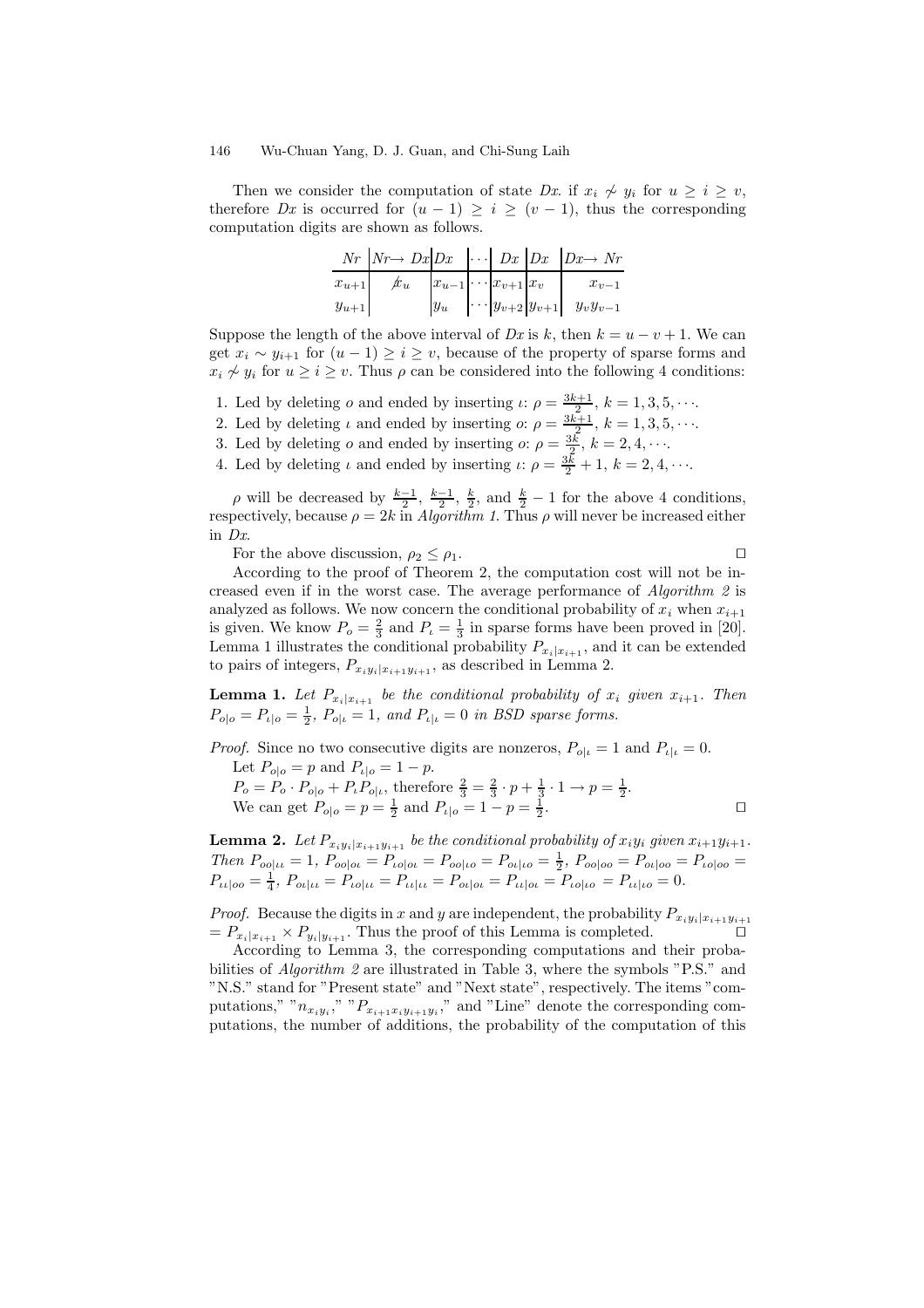row, and the corresponding line number in *Algorithm 2*. In Theorem 3, we show that the performance factor  $\rho_2$  of *Algorithm 2* is 1.444. In comparison with 5 registers in Algorithm 1, Algorithm 2 needs 2 extra registers to store the value of  $A \pm 2B$ .

**Lemma 3.** Among the 16 possible  $x_{i+1}x_iy_{i+1}y_i$ , there are 9 nonzero  $P_{x_{i+1}x_iy_{i+1}y_i}$ , i.e.  $P_{oooo}$ ,  $P_{ooot}$ ,  $P_{otoo}$ ,  $P_{ooot}$ ,  $P_{too}$ ,  $P_{ooot}$ ,  $P_{too}$ ,  $P_{tooo}$ , and  $P_{toot}$ , and all of them are all equal to  $\frac{1}{9}$ .

*Proof.* The value of  $P_{x_i}$  is  $P_o = \frac{2}{3}$  and  $P_i = \frac{1}{3}$ , then the value of  $P_{x_i y_i}$  is  $P_{oo} = \frac{4}{9}$ ,  $P_{\text{o}} = P_{\text{LO}} = \frac{2}{9}$ , and  $P_{\text{UL}} = \frac{1}{9}$ .

The value of  $P_{x_{i+1}x_iy_{i+1}y_i}$  is equal to  $P_{x_{i+1}y_{i+1}} \times P_{x_iy_i|x_{i+1}y_{i+1}}$ . Thus, according to Lemma 2 and the above fact, all the nonzero  $P_{x_{i+1}x_iy_{i+1}y_i}$  are as shown in this Lemma, and the values are all  $\frac{1}{9}$ . The contract of the contract of the contract of the contract of the contract of the contract of the contract of the contract of the contract of the contract of the contract of the contract of the contract of the contract

|    |               |                  | P.S. $x_{i+1}y_{i+1}$ $x_iy_i$ N.S. computations |                             | $n_{x_iy_i} P_{x_{i+1}x_iy_{i+1}y_i}$ Line |    |
|----|---------------|------------------|--------------------------------------------------|-----------------------------|--------------------------------------------|----|
| Nr | 00            | OO               | $Nr\ C=2C$                                       |                             | 1/9                                        | 5  |
| Nr | 00            | $_{o\iota}$      | $Dx \, C = 2C$                                   |                             | 1/9                                        | 6  |
| Nr | <sub>oo</sub> | $\iota$ o        | $Dx$ $C = 2C \pm A$                              | 2                           | 1/9                                        | 6  |
| Nr | <sub>oo</sub> | $\iota\iota$     | Nr $C = 2C \pm (A \pm B)$                        | $\mathcal{D}_{\mathcal{L}}$ | 1/9                                        | 5  |
| Nr | LL            | $\overline{00}$  | $Nr\ \ C=2C$                                     |                             | 1/9                                        | 5  |
| Dx | $_{o\iota}$   | $\underline{oo}$ | $Nr\ C=2(C\pm B)$                                | 2                           | 1/9                                        | 10 |
| Dx | $\sigma$      | $\iota$ o        | $Dx \ C = 2C \pm (A \pm 2B)$                     | $\overline{2}$              | 1/9                                        | 9  |
| Dx | $\iota$ o     | $\overline{O}O$  | $Nr\ C=2C$                                       |                             | 1/9                                        | 10 |
| Dx | $\iota$ o     | $_{o\iota}$      | $Dx \, C = 2C$                                   |                             | 1/9                                        | 9  |

Table 3. Performance Analysis of Algorithm 2

**Theorem 3.** The performance factor of Algorithm 2 is  $\rho_2 = 1\frac{4}{9} \approx 1.444$ .

*Proof.* The performance factor is computed by  $\sum (n_{x_iy_i} \times P_{x_{i+1}x_iy_{i+1}y_i}).$ According to Table 3,  $\rho_2 = \frac{1 \cdot 1 + 1 \cdot 1 + 1 \cdot 2 + 1 \cdot 2 + 1 \cdot 1 + 1 \cdot 2 + 1 \cdot 2 + 1 \cdot 1 + 1 \cdot 1}{9} = \frac{13}{9} \simeq 1.444.$ 

# 3.2 The 1S2I Method for Sparse Forms

When the deleted digit is equal to zero, it only needs one computation. Therefore if  $x_i = \iota$  and  $y_i = o$ , it is more suitable to delete  $y_i$  instead of  $x_i$ . When we delete  $y_i$ , the state is transferred into the state "Delete  $y$ ," denote by  $Dy$ . In this subsection, we propose a method which deletes one digit of  $x_i$  or  $y_i$  rather than deletes  $x_i$  only. The method is called the 1s2I method. The corresponding computation is illustrated in Table 4 and the state diagram of the 1S2I method is shown in Fig. 2. Thus *Algorithm 2* can be modified in the 1S2I method, as shown in Algorithm 3.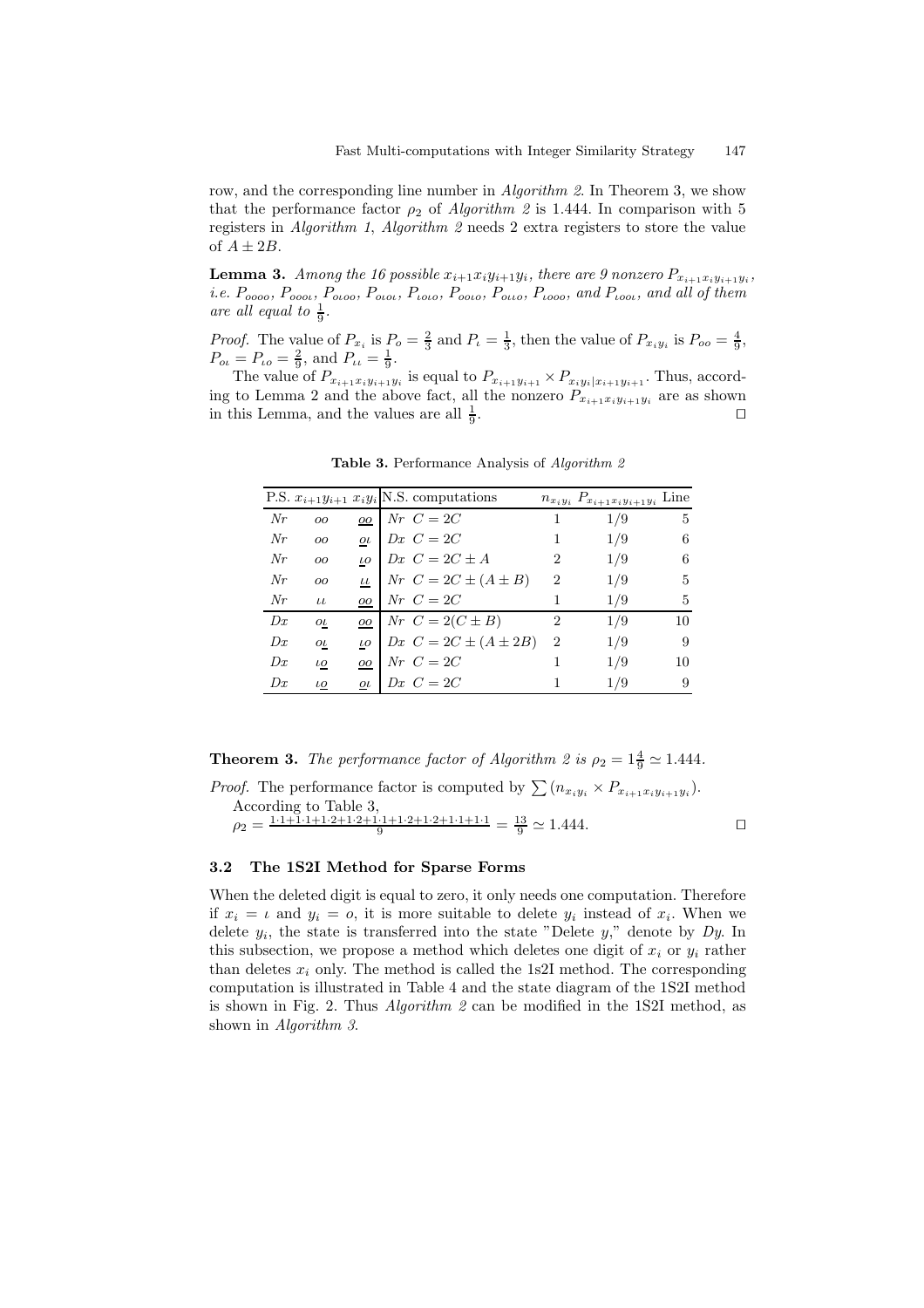Table 4. The corresponding computations of the 1S2I algorithm

State Corresponding computations  
\n
$$
Nr \quad C = 2C + (x_i A + y_i B)
$$
\n
$$
Nr \rightarrow Dx \quad C = 2C
$$
\n
$$
Nr \rightarrow Dy \quad C = 2C
$$
\n
$$
Dx \quad C = 2C + (x_i A + y_{i+1} 2B)
$$
\n
$$
Dx \rightarrow Nr \quad C = 2(C + y_{i+1} B) + (x_i A + y_i B)
$$
\n
$$
Dy \quad C = 2C + (x_{i+1} 2A + y_i B)
$$
\n
$$
Dy \rightarrow Nr \quad C = 2(C + x_{i+1} A) + (x_i A + y_i B)
$$



Fig. 2. The state diagram for the 1S2I method

Algorithm 3. The 1S2I method for sparse forms I/P: A, B,  $x = (x_{n-1}, \dots, x_1, x_0)_2$ ,  $y = (y_{n-1}, \dots, y_1, y_0)_2$  $O/P: C = xA + yB$ 1: Prepare the value of A, B,  $A \pm B$ ,  $A \pm 2B$ ,  $2A \pm B$ ; 2:  $C = O$ ,  $State = Nr$ ; 3: for  $i = n$  downto 0 do { 4: if  $(State = Nr)$  { 5: if  $(x_i \sim y_i)$  then  $C = 2C + (x_iA + y_iB);$ 6: else if  $(x_i = o \text{ and } y_i = \iota)$  then  $State = Dx, C = 2C$ ; 7: else  $State = Dy$ ,  $C = 2C$ ; 8: } 9: else if  $(State = Dx)$  { 10: **if**  $(x_i \nsim y_i)$  then  $C = 2C + (x_iA + y_{i+1}2B);$ 11: else  $State = Nr, C = 2(C + y_{i+1}B) + (x_iA + y_iB);$ 12: } 13: else { 14: **if**  $(x_i \nsim y_i)$  then  $C = 2C + (x_{i+1}2A + y_iB);$ 15: else  $State = Nr, C = 2(C + x_{i+1}A) + (x_iA + y_iB);$ 16: } 17: }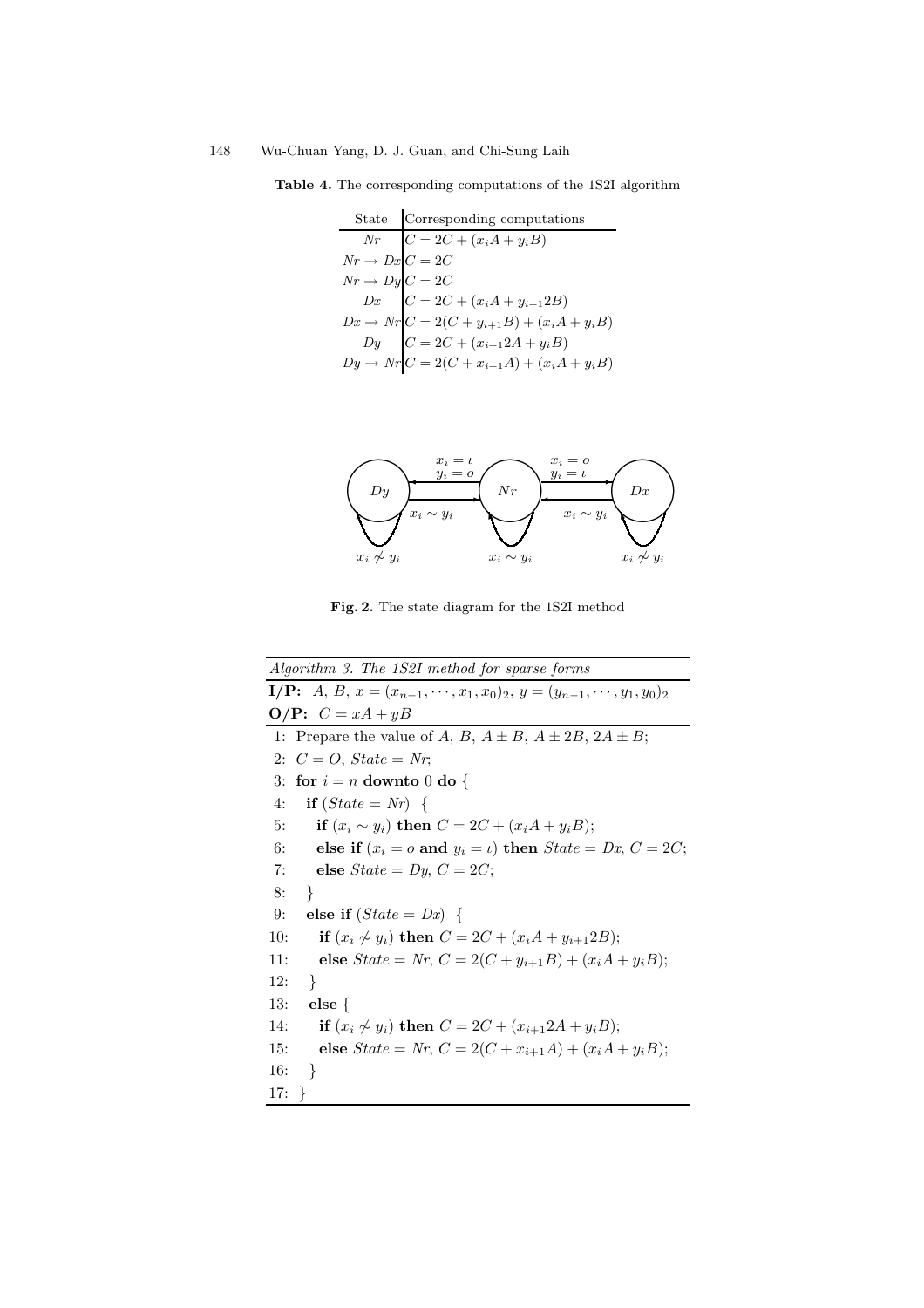The performance analysis of *Algorithm 3* is similar to *Algorithm 2*. In order to get the performance analysis table like Table 3, we compute the probability of all the state beforehand. We first find that the deleted digit is always zero and the corresponding digit is always nonzero. Therefore, the state  $Dx$  is separated into  $Dx^{\prime}(x_i = o \text{ and } y_i = \iota)$  and  $Dx^{\prime\prime}(x_i = \iota \text{ and } y_i = o)$ ; the state  $Dy$  is separated into  $Dy'(x_i = \iota$  and  $y_i = o)$  and  $Dy''(x_i = o$  and  $y_i = \iota)$ . Then according to Lemma 1 and Lemma 2, the probability of the state diagram is illustrated as Fig. 3. The probability of state Nr,  $Dx'$ ,  $Dx''$ ,  $Dy'$ , and  $Dy''$  are illustrated in Lemma 4. Thus the performance analysis is illustrated in Table 5. In Theorem 4, the performance factor  $\rho_3$  is proved to be 1.407. In comparison with 5 registers in *Algorithm 1, Algorithm 3* needs 4 extra registers to store the value of  $A \pm 2B$  and  $2A \pm B$ .



Fig. 3. The detail state probability of Algorithm  $3$ 

**Lemma 4.** Suppose  $p_0$ ,  $p'_1$ ,  $p''_1$ ,  $p'_2$ , and  $p''_2$  denote the probabilities of state Nr, Dx', Dx'', and Dy'', respectively. Then  $p_0 = \frac{5}{9}$ ,  $p'_1 = \frac{4}{27}$ ,  $p''_1 = \frac{2}{27}$ ,  $p'_2 = \frac{4}{27}$ , and  $p''_2 = \frac{2}{27}$ 

Proof. Consider the probability in Fig. 2, we can get  $p_2'' = \frac{1}{2}p_2' \rightarrow p_2' = 2p_2'',$  $p_2' = \frac{1}{5}p_0 + \frac{1}{2}p_2'' \rightarrow p_0 = \frac{15}{2}p_2'',$  $p_1'' = \frac{1}{2}p_1' \rightarrow p_1' = 2p_1'',$  $p'_1 = \frac{1}{5}p_0 + \frac{1}{2}p''_1 \rightarrow p_0 = \frac{15}{2}p''_1,$ Suppose  $p_2'' = p_1'' = a$ , and  $p_2' = p_1' = 2a$ ,  $p_0 = \frac{15}{2}a$ , We can get  $\left(1+\frac{1+2+2+\frac{15}{2}\right)a=1\rightarrow a=\frac{2}{27},$ Therefore  $p_0 = \frac{5}{9}$ ,  $p'_1 = \frac{4}{27}$ ,  $p''_1 = \frac{2}{27}$ ,  $p'_2 = \frac{4}{27}$ , and  $p''_2 = \frac{2}{27}$ .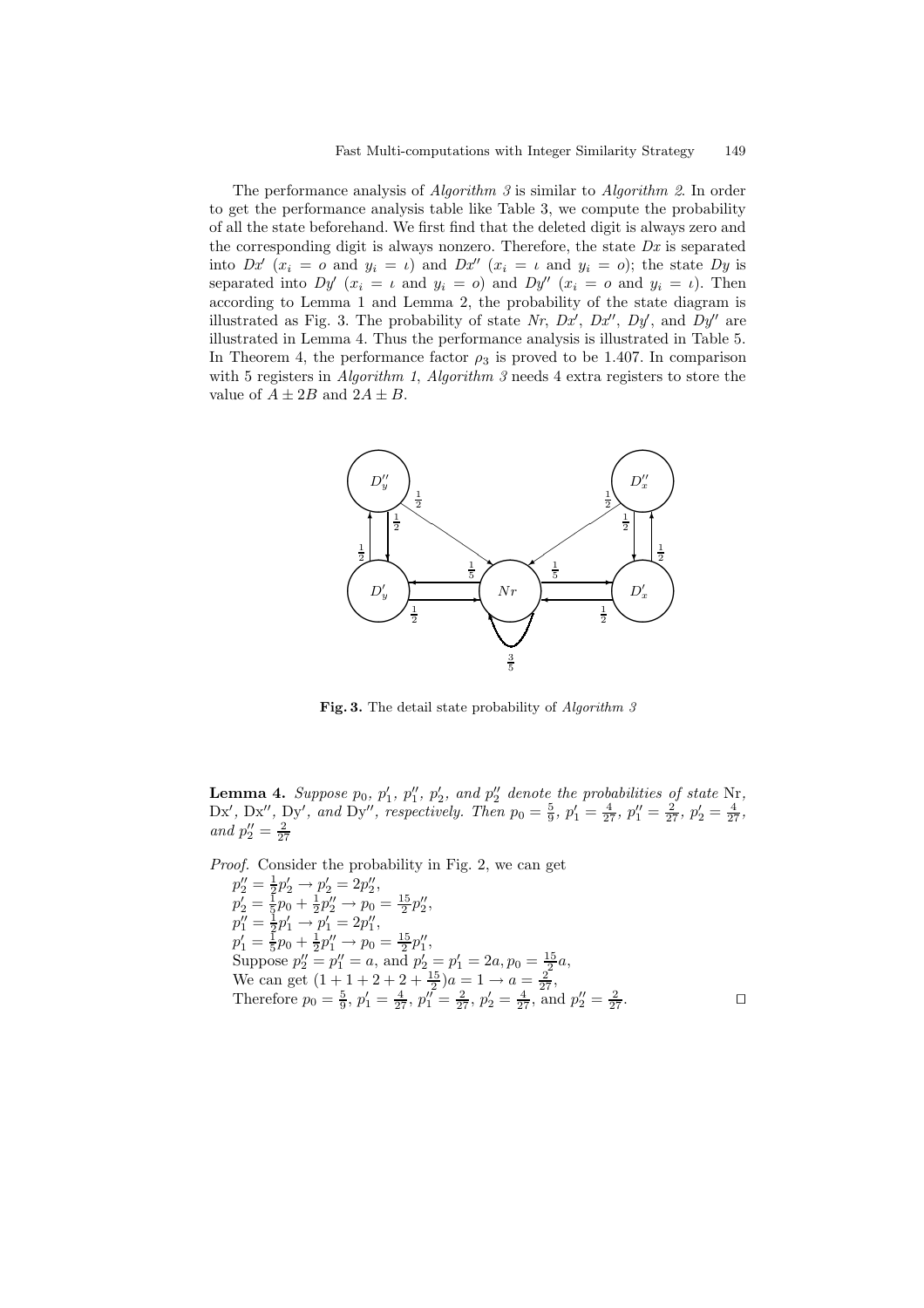|       |                     |                 | P.S. $x_{i+1}y_{i+1}$ $x_iy_i$ N.S. computations |                | $n_{x_iy_i} P_{x_{i+1}x_iy_{i+1}y_i}$ Line |    |
|-------|---------------------|-----------------|--------------------------------------------------|----------------|--------------------------------------------|----|
| Nr    | 00                  | OO              | $Nr\;C=2C$                                       | 1              | 1/9                                        | 5  |
| Nr    | 00                  | $_{o\iota}$     | $Dx \, C = 2C$                                   | 1              | 1/9                                        | 6  |
| Nr    | OQ                  | ιo              | $Dx \, C = 2C$                                   | 1              | 1/9                                        | 7  |
| Nr    | 00                  | $\iota\iota$    | Nr $C = 2C \pm (A \pm B)$                        | $\overline{2}$ | 1/9                                        | 5  |
| Nr    | $\iota\iota$        | oo              | $Nr\ \ C=2C$                                     | 1              | 1/9                                        | 5  |
| Dx    | $_{0L}$             | $\overline{00}$ | $Nr\ C=2(C\pm B)$                                | 2              | 2/27                                       | 11 |
| Dx    | $_{o\iota}$         | $\iota$ o       | Dx $C = 2C \pm (A \pm 2B)$                       | $\overline{2}$ | 2/27                                       | 10 |
| Dx    | ιo                  | $\overline{oo}$ | $Nr\ \ C=2C$                                     | 1              | 1/27                                       | 11 |
| Dx    | $\iota$ o           | $\sigma$        | $Dx \, C = 2C$                                   | 1              | 1/27                                       | 10 |
| D y   | $\overline{\omega}$ | 00              | $Nr\ \ C=2C$                                     | 1              | 1/27                                       | 15 |
| Dy    | $\sigma$            | ιo              | $D\mathbf{u}$ $C = 2C$                           | 1              | 1/27                                       | 14 |
| $D_y$ | $\iota$ o           | oo              | Nr $C = 2(C \pm A)$                              | 2              | 2/27                                       | 15 |
| Dy    | $\iota$ o           | $\sigma$        | Dy $C = 2C \pm (2A \pm B)$                       | 2              | 2/27                                       | 14 |

Table 5. Performance analysis of Algorithm 3

**Theorem 4.** The performance factor of Algorithm 3 is  $\rho_3 = 1\frac{11}{27} \approx 1.407$ .

| <i>Proof.</i> The performance factor is computed by $\sum (n_{x_iy_i} \times P_{x_{i+1}x_iy_{i+1}y_i}).$                                                                                                                 |  |
|--------------------------------------------------------------------------------------------------------------------------------------------------------------------------------------------------------------------------|--|
| According to Table 5,                                                                                                                                                                                                    |  |
| $\rho_3 = \frac{1 \cdot 1 + 1 \cdot 1 + 1 \cdot 1 + 1 \cdot 2 + 1 \cdot 1}{9} + \frac{2 \cdot 2 + 2 \cdot 2 + 1 \cdot 1 + 1 \cdot 1 + 2 \cdot 2 + 2 \cdot 2 + 1 \cdot 1 + 1 \cdot 1}{27} = \frac{38}{27} \approx 1.407.$ |  |

# 4 Comparison and Discussion

The performance of multi-computations can be improved by integer similarity strategy. Consider the 1S1I and 1S2I methods with sparse forms,  $\rho_1 = 1.556$ is improved to  $\rho_2 = 1.444$  and  $\rho_3 = 1.407$ . The performance of the proposed algorithm seems to be further improve by combining with recoding methods. Thus, using recoding methods in Algorithm 2 and Algorithm 3 is an interesting approach. As described in proof of Theorem 2, the computation in  $Dx$  can be divided into 4 conditions, and the performance factor can be increased in each condition. Thus our proposed methods will also improve the performance when combined with recoding methods. Unfortunately, the performance is poorer than directly using sparse forms. The reason is that zeros (or nonzeros) have been aligned between  $x$  and  $y$  in recoding methods. If we try to apply our method to the recoded BSD representations, the ratio of the improvement is less than the ratio that we apply the method on sparse forms. In our simulation (10000 pairs of 1024-bit integers generated by java.security.SecureRandom object in Java 2 platform), the performance factor is shown in Table 6. Thus the proposed strategy is suitable for spars forms especially. We illustrate improvement of the 1S1I method of the by given instance in Example 1. Furthermore, the proposed strategy seems to be similar to the width-w nonadjacent form  $(w\text{-}NAF)$  encoding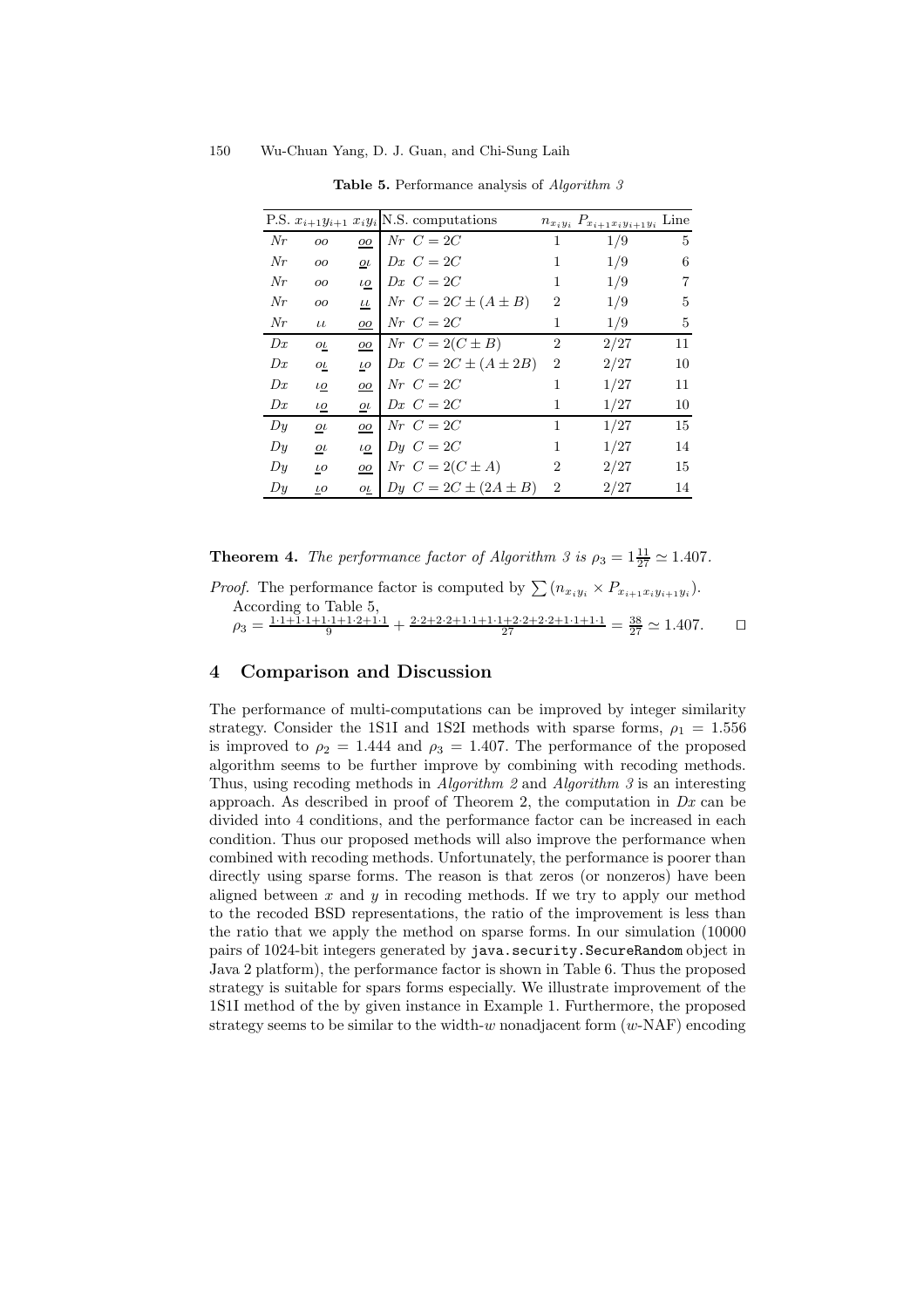method [6][17]. In order to achieve the unique w-NAF, the digits in w-NAF should be zero or odds. If the digits is in  $\{-2, -1, 0, 1, 2\}$ , the effect is very near to the proposed integer similarity strategy, but the integer will be many representations. It does not exist an exact method to find a good " $w$ -NAF(-2,- $1,0,1,2$ " for multi-computations. Based on the proposed strategy, Algorithm 2 and Algorithm 3 exactly define the rules of deleting or inserting digits. However, the w-NAF encoding is a very interesting research topic in multi-computations.

Table 6. The comparison of some algorithms

| Performance Factor Original with 1S1I with 1S2I |       |       |       |
|-------------------------------------------------|-------|-------|-------|
| Sparse Forms                                    | 1.556 | 1.444 | 1.407 |
| recode by DJM                                   | 1.534 | 1.453 | 1.414 |
| recode to JSF                                   | 1.500 | 1.469 | 1.438 |

*Example 1.* Let  $x = (10\overline{1}0\overline{1}010101010\overline{1}0)_2$  and  $y = (01010\overline{1}0\overline{1}010\overline{1}010\overline{1}00)_2$ . The performance factor of the combination with recoding methods and the 1s1I method is shown as follows. In this example, we first find that  $\rho_1 = 1.938$  is improved to  $\rho'_1 = \rho''_1 = 1.563$  by using the DJM method and JSF, respectively. Second, we find that  $\rho_1 = 1.938$  is improved to  $\rho_2 = 1.500$  by using the 1S1I method. Finally,  $\rho_2$  can not be improved by using the DJM method and JSF.

| Sparse forms | $10\ \overline{1}\ 0\ \overline{1}\ 01010\ 10\ \overline{1}\ 0\ \overline{1}\ 0$                    |
|--------------|-----------------------------------------------------------------------------------------------------|
|              | 0 1 0 1 0 $\bar{1}$ 0 $\bar{1}$ 0 $\bar{1}$ 0 $\bar{1}$ 0 1 0 $\bar{1}$ 0 $\theta$ $\rho_1 = 1.938$ |
| with 1S1I    | $A$ 0 $\bar{1}$ 0 $\bar{1}$ 0 1 0 1 0 1 0 $\bar{1}$ 0 $\bar{1}$ 0                                   |
|              | 0 1 0 1 0 $\bar{1}$ 0 $\bar{1}$ 0 $\bar{1}$ 0 $\bar{1}$ 0 1 0 $\bar{1}$ 00 $\rho_2 = 1.500$         |
|              | recode by DJM 0 1 1 0 1 0 1 0 1 0 0 1 0 1 1 0                                                       |
|              | 0 1 0 0 1 0 1 0 1 1 0 1 0 $\overline{0}$ 0 $\rho'_1 = 1.563$                                        |
| with 1S1I    | $0\bar{1} \bar{A} 0 \bar{1} 0101 \bar{A} 0101 A$                                                    |
|              | 0 1 0 1 0 1 0 1 1 1 0 1 0 $\overline{1}$ 0 $\rho'_2 = 1.563$                                        |
|              | recode to JSF 010111010100101110                                                                    |
|              | 0 1 0 1 0 0 1 0 1 1 0 1 0 $\overline{0}$ 1 0 $\overline{0}$ $\rho''_1$ = 1.563                      |
| with 1S1I    | 0 1 0 1 $\AA$ 0 1 0 1 $\AA$ 0 1 0 1 $\AA$ 0                                                         |
|              | 0 1 0 1 0 1 0 1 0 1 0 1 0 $\bar{1}$ 0 $\rho''_2 = 1.563$                                            |

Besides, our proposed strategy can also be applied to multiexponentiation with binary representations. With regard to state  $Dx$ , the corresponding digits are  $(x_i, y_{i+1}), x_i \neq y_{i+1}$  is suitable to insert  $y_i$ . But the value of  $(c \times b^{y_{i+1}})^{\beta} \times$  $a^{x_i}b^{y_i}$  must be computed by inserting  $y_i$ . The computation needs 1 square and 2 multiplications. Therefore, the condition,  $x_i = y_i$  and  $y_i \neq y_{i+1}$  (denoted by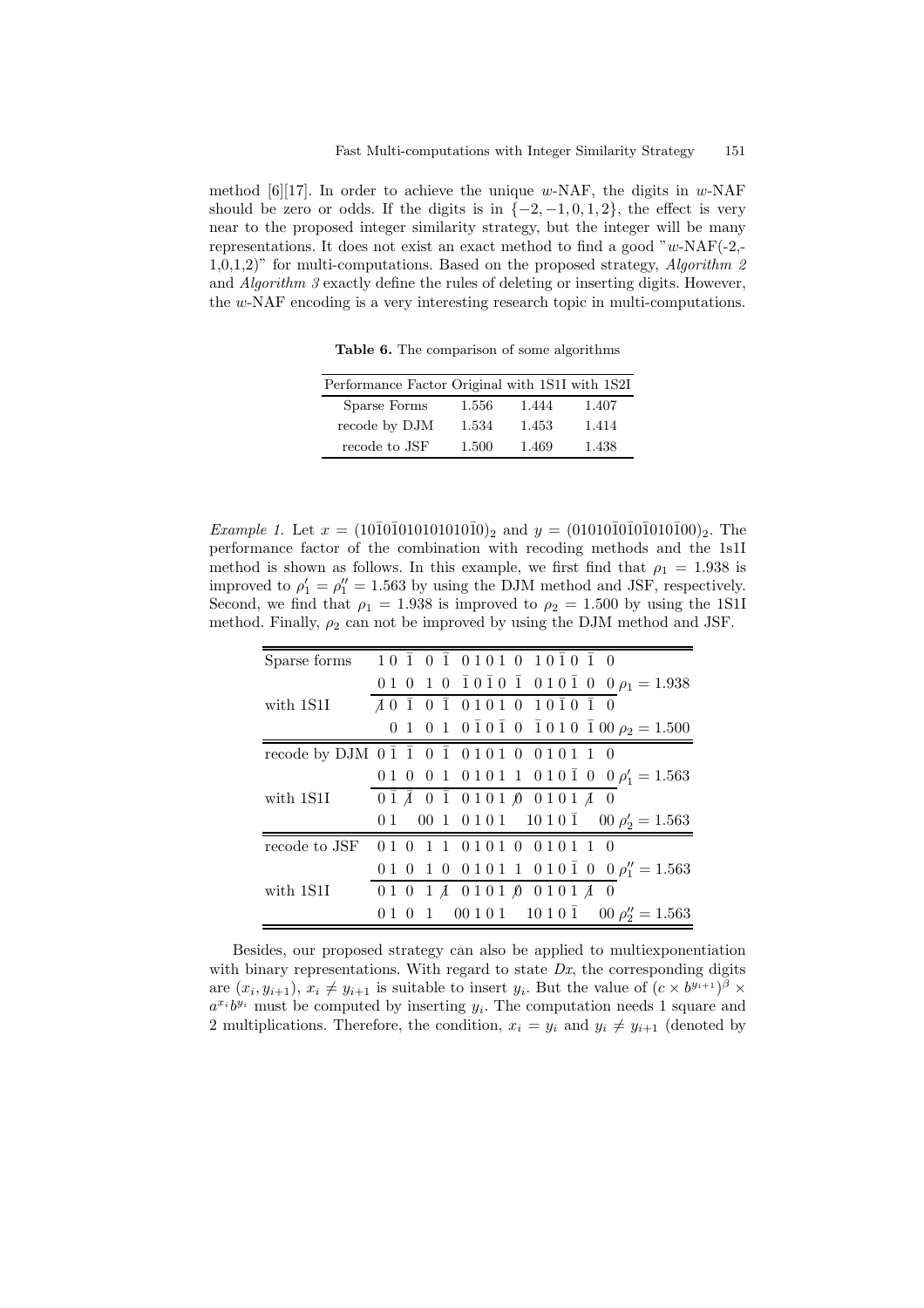$x_i = y_i \neq y_{i+1}$  is more suitable. Since the number of multiplication can be reduced by 1. The conditions of deletion and insertion for binary representations are shown in Fig. 4. Apply the strategy to the binary method (the squareand-multiply method), the modified algorithm is shown in Algorithm 4. The performance factor can be reduced from 1.75 to 1.667 and only increase one extra register to store  $ab^2$ .



Fig. 4. The state diagram for binary representations

| Algorithm 4 Apply the integer similarity strategy to binary methods                              |
|--------------------------------------------------------------------------------------------------|
| <b>I/P:</b> $a, b, x = (x_{n-1} \cdots x_1 x_0)_2, y = (y_{n-1} \cdots y_1 y_0)_2$               |
| $O/P: c = a^x b^y$                                                                               |
| 1: Precompute and store the values of a, b, ab, and $ab^2$ .                                     |
| 2: $c = 1$ , state = Nr;                                                                         |
| 3: for $i = n - 1$ downto 0 do {                                                                 |
| if $(state = Nr)$ {<br>4:                                                                        |
| if $(x_i \neq y_i)$ then state = Dx, $c = c^2 \times a^{x_i}$ ;<br>5:                            |
| else $c = c^2 \times (a^{x_i}b^{y_i});$<br>6:                                                    |
| 7:<br>$\rightarrow$                                                                              |
| 8:<br>$else\{$                                                                                   |
| if $(x_i \neq y_{i+1})$ then {<br>9:                                                             |
| if $(x_i = y_i)$ then $state = Nr, c = (c \times b^{y_{i+1}})^2 \times (a^{x_i}b^{y_i});$<br>10: |
| <b>else</b> $c = (c \times b^{y_{i+1}})^2 \times a^{x_i}$ ;<br>11:                               |
| }<br>12:                                                                                         |
| else $c = c^2 \times (a^{x_i}b^{2y_i})$ ;<br>13:                                                 |
| $\rightarrow$<br>14:                                                                             |
| $15: \; \; \cdot$                                                                                |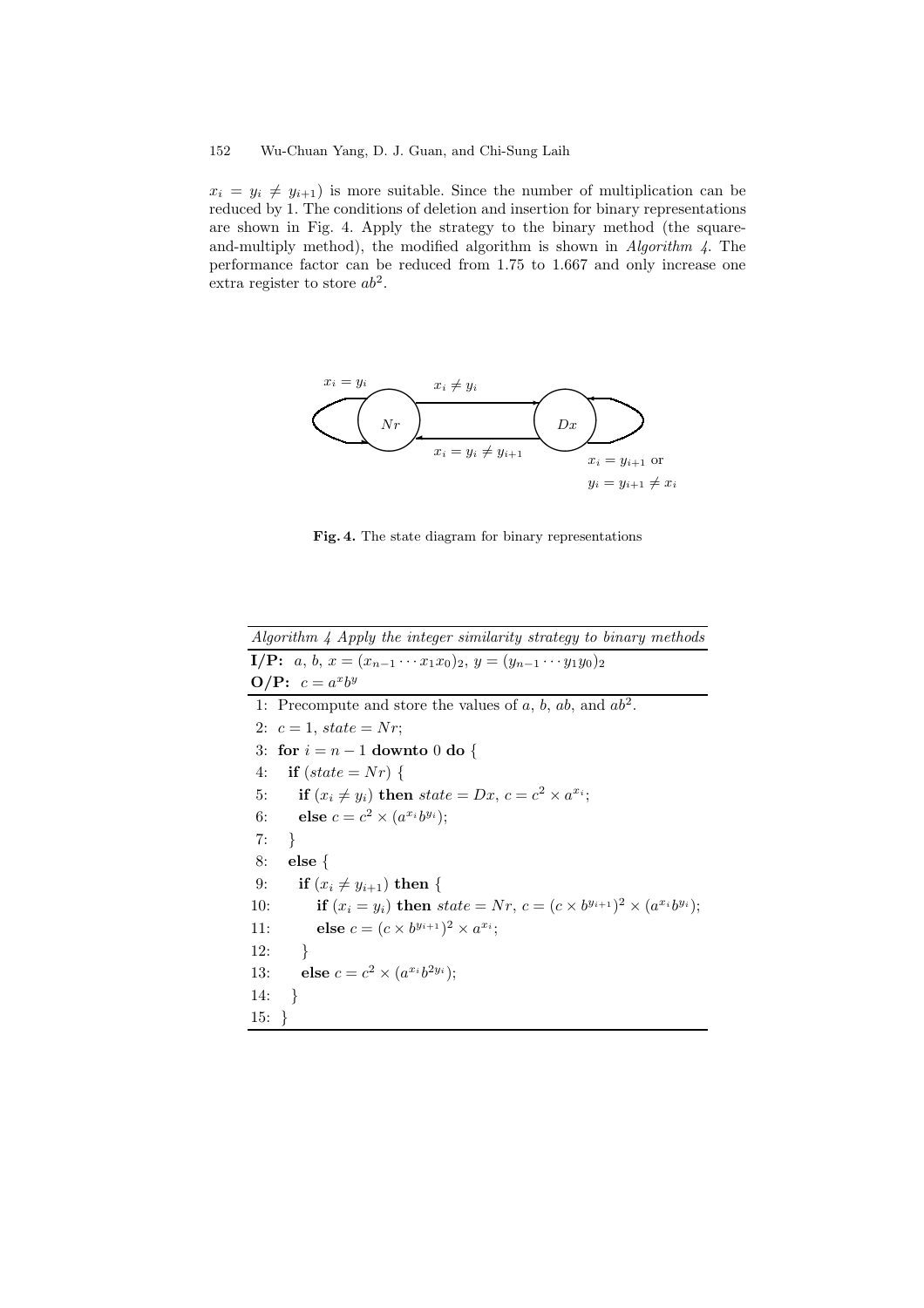#### 5 Conclusion

In this article, we propose a totally new strategy, the integer similarity strategy, for multi-computations. In order to match zeros and nonzeros in multicomputation, the proposed strategy modifies the computing sequences by deleting and inserting some digits. According to the strategy, we propose two efficient algorithms, named the 1S1I and 1S2I method for multi-scalar multiplications with BSD sparse forms. The performance factor is improved from 1.556 to 1.444 and to 1.407, respectively. The memory space only required 2 and 4 extra registers, respectively. Thus the proposed algorithms is suitable for memory limited environments.

Our proposed algorithms can also be combined with recoding methods, including the DJM method and joint sparse forms. However, this way turns out to be far from desirable. Besides, the proposed strategy can be still used in binary representations. In binary methods for multiexponentiation, the performance factor can be improved form 1.75 to 1.667 with only one extra register.

Based on the integer similarity strategy, all the proposed methods are all single stage in this article, that is one insertion must appear after one deletion. In general case, the deletion and insertion should be appeared without any limitations. The multi-stage version of the proposed strategy is an interesting work in the future.

#### References

- 1. S. Arno and F. S. Wheeler. Signed digit representations of minimal hamming weight. IEEE Trans. Computers, 42(8):1007–1010, 1993.
- 2. R. M. Avanzi. On multi-exponentiation in cryptography. IACR Cryptology ePrint Archive 2002/154, http://eprint.iacr.org, 2002.
- 3. D. J. Bernstein. Pippenger's exponentiation algorithm. http://cr.yp.to/antiforgery.html, 2002.
- 4. E. F. Brickelland, D. M. Gordon, K. S. McCurley, and D. Wilson. Fast exponentiation with precomputation. Advances in Cryptology-EUROCRYPT'92, LNCS 658, Springer-Verlag, pages 200–207, 1992.
- 5. Ç. K. Koç. High-speed RSA implementations. RSA Laboratories, Technique Notes TR201, http://www.rsasecurity.com/rsalabs, pages 9–32, Nov. 1994.
- 6. H. Cohen, A. Miyagi, and T. Ono. Efficient elliptic curve exponentiation using mixed coordinates. Advances in Cryptology-AISACRYPT'98, LNCS 1514, Springer-Verlag, pages 51–65, 1998.
- 7. V. S. Dimitrov, G. A. Jullien, and W. C. Miller. Complexity and fast algorithms for multiexponentiation. IEEE Trans. Computers, 49(2):141–147, Feb. 2000.
- 8. T. ElGamal. A public key cryptosystem and a signature scheme based on discrete logarithms. IEEE Trans. Information Theory, 31(4):469–472, Jul. 1985.
- 9. FIPS186-2. Digital signature standard(DSS). NIST Computer Security FIPS page, http://csrc.nist.gov/publications/fips/, 2001.
- 10. D. M. Gordon. A survey of fast exponentiation methods. Journal of Algorithms, 27:129–146, 1998.
- 11. J. Jedwab and C. J. Mitchell. Minimum weight modified signed-digit representations and fast exponentiation. Electronics Letters, 25(17):1171–1172, 1989.